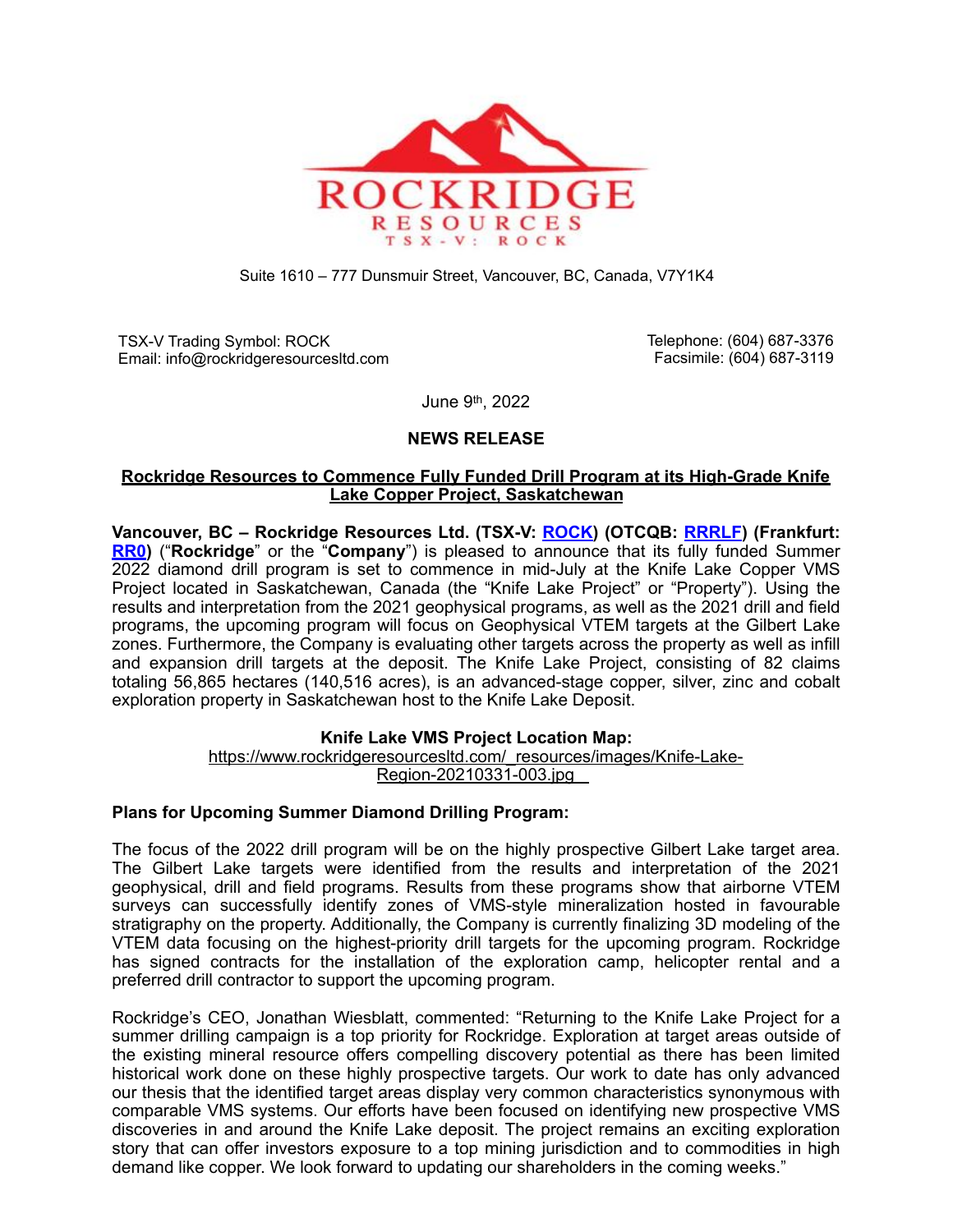#### **Knife Lake Target Areas 2022 Drill Program:**

#### [https://www.rockridgeresourcesltd.com/\\_resources/images/KF-Target-Areas-20220329.jpg](https://www.rockridgeresourcesltd.com/_resources/images/KF-Target-Areas-20220329.jpg)

Specifically, management has assessed high-priority targets that include additional drill testing in the Gilbert Lake Area. The planned holes will further investigate strike-length continuity of the mineralized horizon intersected in 2021 drilling, which remains open to the south. The holes will also evaluate potential zoning of mineralization, which is commonly observed in VMS systems. Additional holes at a newly discovered copper showing at the Gilbert West Area have also been prioritized. The holes will target the down-dip extension of a mineralized and intensely altered volcanic package which is interpreted to be the Knife Lake stratigraphic horizon. The Gilbert West target has never been drill tested.

#### **Summary of Exploration in 2021:**

Rockridge received and previously announced results from a field program completed in October of last year. A two-person field crew was mobilized to complete mapping and prospecting at regional target areas, investigating conductivity and magnetic anomalies identified through the Phase I (February 2021) and Phase II (October 2021) airborne geophysical programs (VTEM).

#### **Knife Lake VTEM and Grab Sample Survey:**

## [https://www.rockridgeresourcesltd.com/\\_resources/maps/KF-FieldResults-20220110.png](https://can01.safelinks.protection.outlook.com/?url=https%253A%252F%252Fwww.rockridgeresourcesltd.com%252F_resources%252Fmaps%252FKF-FieldResults-20220110.png&data=04%257C01%257Cjtrimble%2540sentinelmarket.com%257C8c4d6cb2af644a7602d908d9d5e036d2%257C7887c856c65a4519b618509a66239c3c%257C0%257C0%257C637775981230155596%257CUnknown%257CTWFpbGZsb3d8eyJWIjoiMC4wLjAwMDAiLCJQIjoiV2luMzIiLCJBTiI6Ik1haWwiLCJXVCI6Mn0%253D%257C3000&sdata=TOpNyMDUc3%252FVaACnTrewQkc9OwKZFmqAxx81YFog4vI%253D&reserved=0)

Prospecting on the west side of the Gilbert Lake target identified altered volcanic and green pegmatite lithologies consistent with the host rocks at the deposit, indicating continuity of favourable stratigraphy approximately 10 km west of the deposit. Field geologists reported visual confirmation of trace interstitial chalcopyrite hosted within the green pegmatite interval.

The drill program at the Gilbert North and South target areas in 2021 was designed to evaluate conductivity and magnetic anomalies identified during the early 2021 airborne VTEM Plus survey and corresponding surficial geochemical anomalies. It was the first modern drill program that tested these target areas and several drill intercepts included pyrrhotite-pyrite dominant VMS-style mineralization hosted at the same stratigraphic horizon as the Knife Lake Deposit. Following the initial drilling at the Gilbert North and South targets, a Borehole Electromagnetic survey of all holes at the Gilbert North and South target areas was completed to refine future drill targets which will be tested in this upcoming program. Furthermore, previous surficial work programs have indicated that the stratigraphic position of the targeted anomalies correlates with the Knife Lake Deposit to the east. The discovery potential at the broader 15 km Gilbert trend is robust and warrants follow-up work. Rockridge continues to utilize modern exploration techniques and methods with the goal of making new discoveries.

#### **Knife Lake Geology and History:**

The Knife Lake Deposit is interpreted to be a remobilized VMS deposit. The stratabound mineralized zone is approximately 15m thick and contains copper, silver, zinc, gold and cobalt mineralization which dips 30° to 50° eastward over a known strike-length within Rockridge's claim area of 3,700 metres, and a known average down-dip extension of approximately 300 metres.

#### **Knife Lake Deposit Map:**

## [https://www.rockridgeresourcesltd.com/\\_resources/projects/KnifeLake-Fig2.jpg](https://www.rockridgeresourcesltd.com/_resources/projects/KnifeLake-Fig2.jpg)

The deposit is hosted by felsic to intermediate volcanic and volcaniclastic rocks which have been metamorphosed to upper amphibolite facies. The deposit contains VMS mineralogy which has been significantly modified and partially remobilized during the emplacement of granitic rocks. The mineralization straddles the boundary between two rock units and occurs on both limbs of an interpreted overturned fold.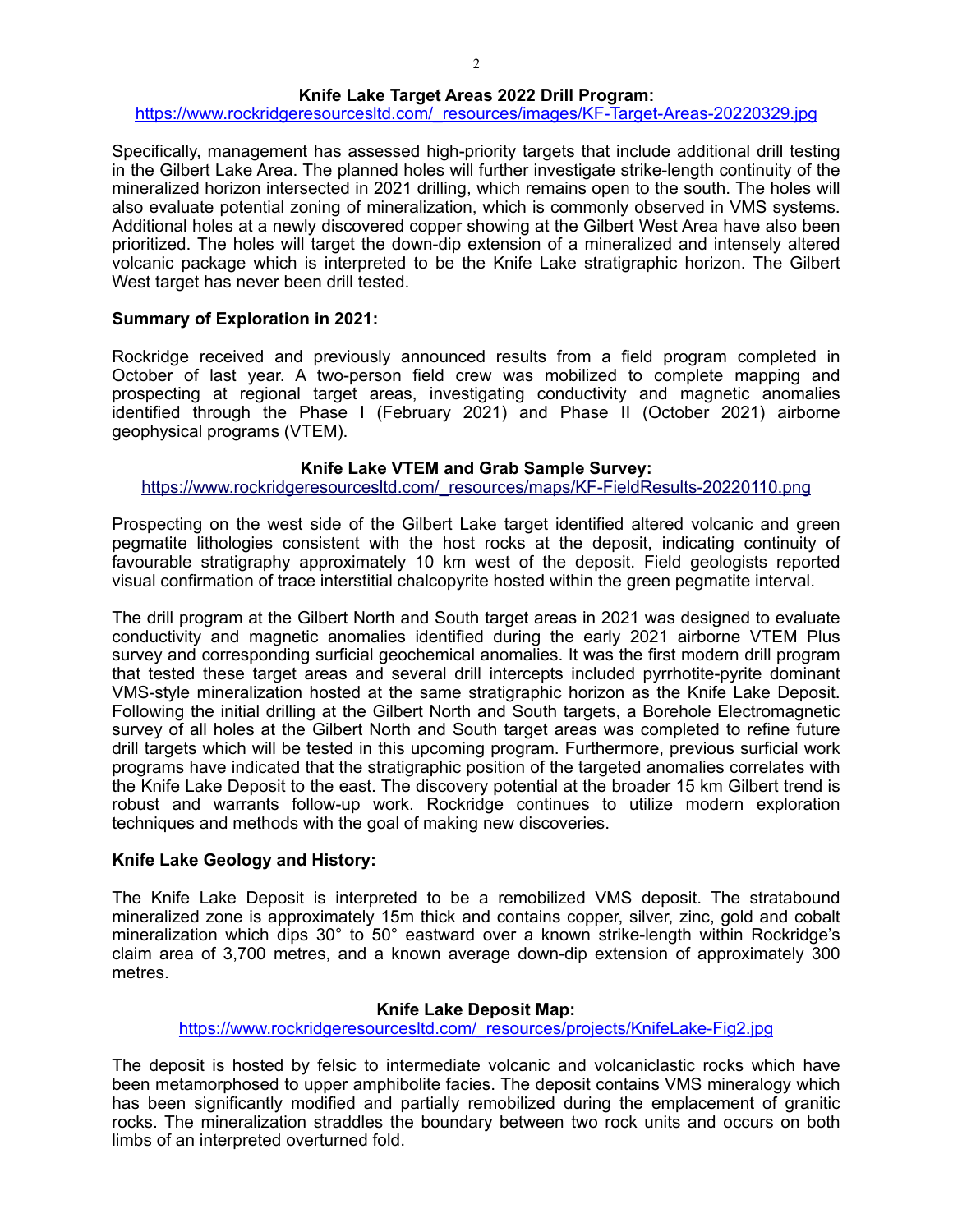The Company has completed twenty-four holes consisting of 3,096 metres of diamond drilling in the 2019 and 2021 winter drilling programs. This represented the first drilling on the property since 2001. Both programs have given the Company's technical team valuable insights into the property geology, alteration, and mineralization that will be applied to future regional exploration on the highly prospective and underexplored land package.

Highlights from the drill programs include previously reported hole KF19003 which intersected net-textured to semi-massive sulphide mineralization from 11.2m to 48.8m downhole. This 37.6 metre interval returned 2.03% Cu, 0.19 g/t Au, 9.88 g/t Ag, 0.36% Zn, and 0.01% Co for an estimated 2.42% CuEq.

In August 2019, Rockridge announced a maiden NI 43-101 resource estimate for the Knife Lake deposit which consisted of a pit-constrained indicated resource of 3.8 million tonnes at 1.02% CuEq and an inferred resource of 7.9 million tonnes at 0.67% CuEq using a 0.4% CuEq cut-off. For more information, please refer to the News Release dated August 14th, 2019 or the NI 43-101 Technical Report on the Mineral Resource Estimate for the Knife Lake Property, Saskatchewan dated September 27, 2019, filed on Sedar.

# **Rockridge Engages Think Ink:**

In other news, Rockridge announces that it has entered into an agreement with Think Ink Marketing Data and Email Services ("Think Ink") to provide strategic digital media and consulting services to the Company. Think Ink delivers services to a diverse group of clients across North America, providing strategic digital media services, marketing and data analytic services. The Company and Think Ink act at arm's-length. Under the terms of the agreement, Think Ink will provide strategic digital media services including marketing services, news dissemination, data analytics services, content development, media buying and distribution, campaign reporting and optimization, as well as potentially attracting option / joint venture partners for business opportunities. The Company has agreed to pay Think Ink a total initial cost of USD \$100,000 for a 6-month term.

## **Qualified Person:**

Kerry Bates, P. Geo., a "qualified person" for the purposes of National Instrument 43-101 - Standards of Disclosure for Mineral Projects, and a Geologist employed by Eagle Plains Resources, has reviewed and approved the scientific and technical disclosure in this news release relating to the Knife Lake Project.

## **About Rockridge Resources Ltd.**

Rockridge Resources (TSX.V: ROCK) is a public mineral exploration company focused on the acquisition, exploration and development of mineral resource properties in Canada, specifically copper and gold. The Company's core copper project is the Knife Lake Project located in Saskatchewan which is ranked as a top mining jurisdiction in the world by the Fraser Institute. The project hosts the Knife Lake Deposit, which is a VMS, near-surface Cu-Co-Au-Ag-Zn deposit open along strike and at depth. There is strong discovery potential in and around the deposit area as well as at regional targets on the large property package. The Company's secondary asset is the Raney Gold Project, which is a high-grade gold exploration project located in the same greenstone belt that hosts the world-class Timmins and Kirkland Lake lode gold mining camps. Recently reported drill hole RN 20-06 intersected 28.0 g/t gold over 6.0 metres at a shallow vertical level of 95 metres, which is the best result from the project thus far. Rockridge's goal is to maximize shareholder value through new mineral discoveries, committed long-term partnerships, and the advancement of exploration projects in geopolitically favourable jurisdictions.